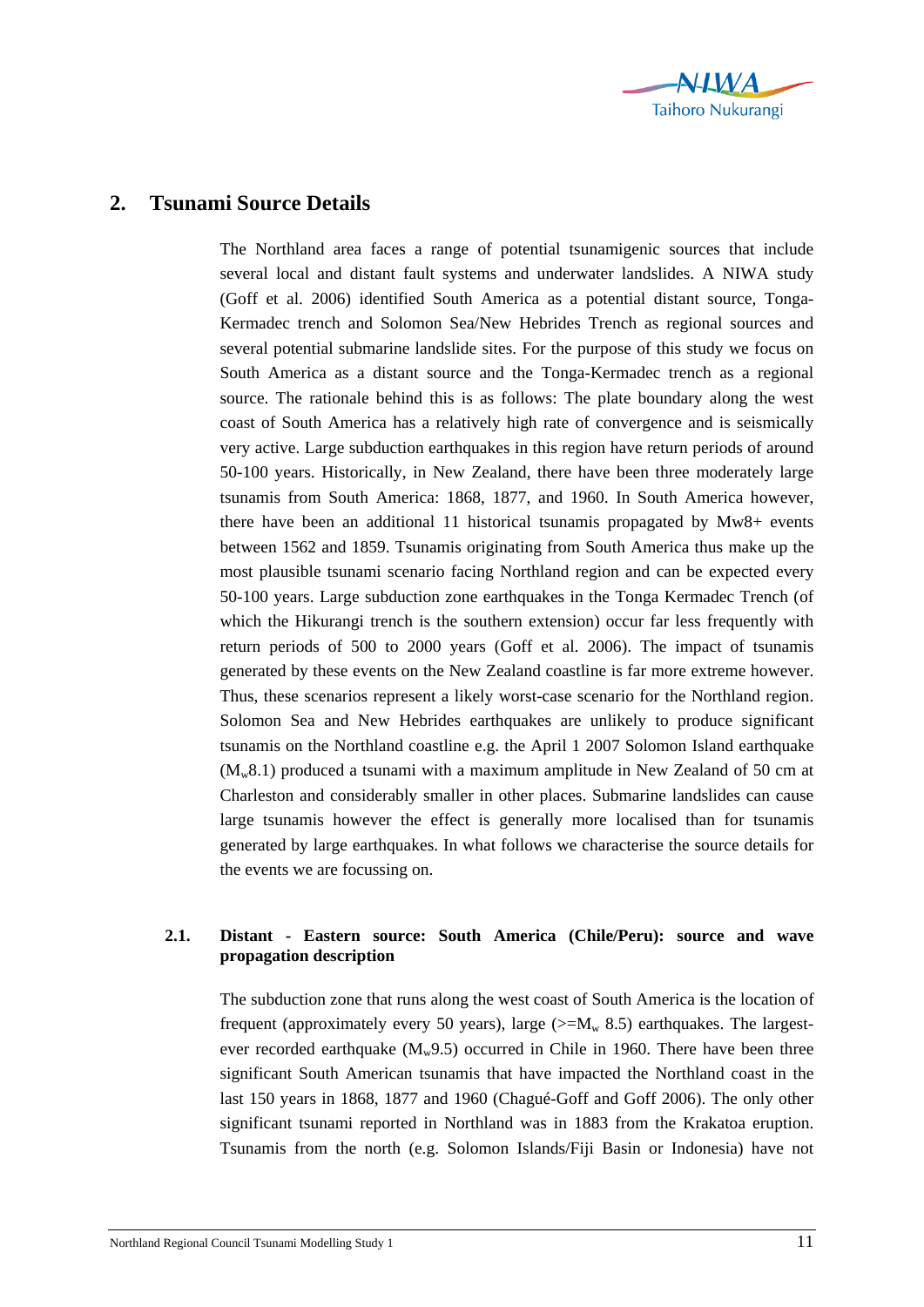

caused significant impact on the Northland coastline in recorded history. As such, South America represents our most probable source of far-field tsunamis.

There are three primary factors that determine how New Zealand is affected by tsunamis that travel across the Pacific Ocean: source location and geometry, wave transformations that occur when the tsunami crosses the ocean, and the effects of the bathymetry and geometry of the continental shelf and coastal region.

The size of a tsunami generated by a subduction zone earthquake depends on a number of factors including the magnitude, source geometry and location of the event. The magnitude and source geometry of the earthquake determine the surface deformation, which, in turn, determines the overall size and length scale of the tsunami. Representative source geometry can be calculated via an empirical formula that takes fault length, width, slip and moment magnitude into account. Plate boundaries and convergence rates can be found in Bird (2003) and Pacheco et al (1993) gives information on the fault geometry. A typical fault could be 100 km wide along the dip and extend down to 45 km below the surface. The location of the earthquake also determines the primary direction that the tsunami will propagate and hence whether the wave will hit or miss New Zealand. A good example of this is a comparison of the tsunamis caused by the 1868 and 1960 Chilean earthquakes. The 1868 earthquake was smaller in magnitude and caused a smaller tsunami in general, however its location meant that it was a direct hit on New Zealand. The 1960 earthquake was bigger, however its source location directed the ensuing tsunami mostly to the north of New Zealand. The overall effect of these two tsunamis on the north of New Zealand was similar.

Tsunamis generally follow great circle routes over the ocean, however this path is modified by reflection and refraction when the water depth changes. Waves may also be diffracted as they pass through island chains, but there are no significant islands between South America and New Zealand. Usually, trans-Pacific tsunami propagation is modelled using nonlinear shallow water theory with dissipation of short wavelengths, or by linear shallow water theory where all waves travel at the same wave speed. However, this latter approach is not strictly correct since over this great distance the waves are dispersive (long waves travel faster than short waves) and the result is that a wave train is generated rather than a single wave. This behaviour is important when the runup is considered as multiple waves can cause resonance effects.

For the purposes of this report, we have chosen to specify an incident tsunami at the eastern edge of the model grid (210 degrees east longitude) that represents a "direct hit" scenario similar to the 1868 event. We have used the concept of inverse modelling to ground truth this scenario using the more reliable historical data for the 1868 event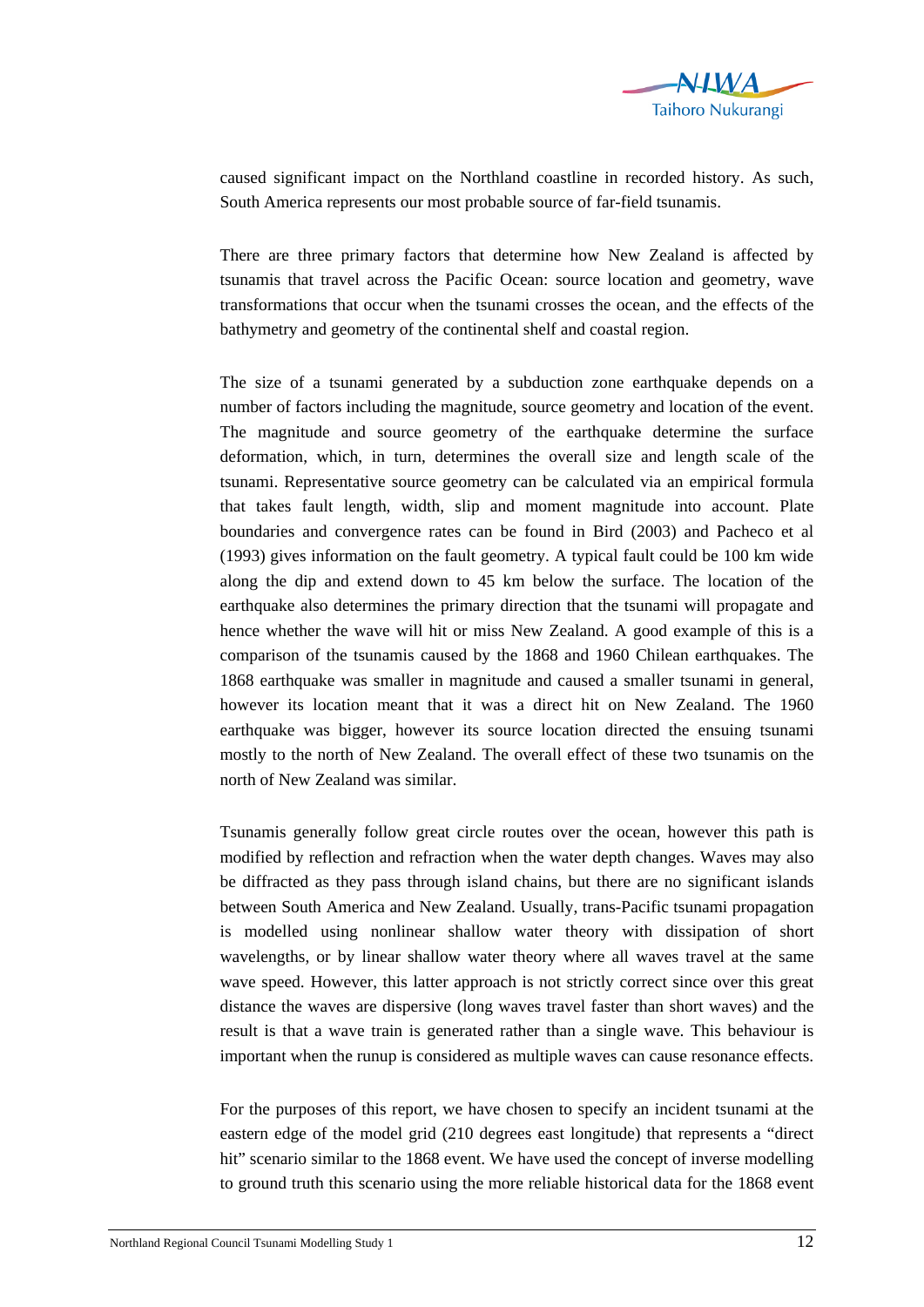

and to a lesser degree the 1960 event. In effect, the model fills in the missing information along the coast using the historical data as a rough guide.

## **2.2. Regional/Local – Eastern source: Tonga-Kermadec Trench**

Subduction zone earthquakes occur along the Tonga-Kermadec trench associated with the Pacific/Australian plate boundary (the Hikurangi Trough is a southern extension of the Tonga-Kermadec trench, Figure 1). This source occurs beneath the eastern margin of the continental shelf and the Kermadec Ridge from the east coast of the North Island to Tonga, where the Pacific Plate underthrusts (subducts) to the west. Historic earthquakes of magnitude Mw 8.0 to 8.3 have occurred along the Kermadec boundary (ITDB/PAC 2004) in the early 1900's.

Palaeotsunami data have been used successfully to groundtruth models of local tsunami inundation from this source for some parts of New Zealand (Walters et al., 2006a). There is a considerable amount of data available incorporating records accumulated from a series of studies (e.g. Nichol et al., 2003; 2004; Bell et al., 2004; Goff et al., 2005; Chagué-Goff and Goff, 2006). Undoubtedly, there is a large impact from this source on the eastern and northeastern facing coasts of the North Island

Although the Tonga-Kermadec-Hikurangi trench extending north along the east coast of the North Island to Tonga is a prominent feature in the seabed topography, there is a paucity of definitive geophysical information for the area north of East Cape. South of East Cape along the Hikurangi subduction zone, Reyners (1998) suggests that the subduction zone area decreases between Wairarapa and East Cape and events of about  $M_{w}$  6.9 are estimated for the northern part of this segment.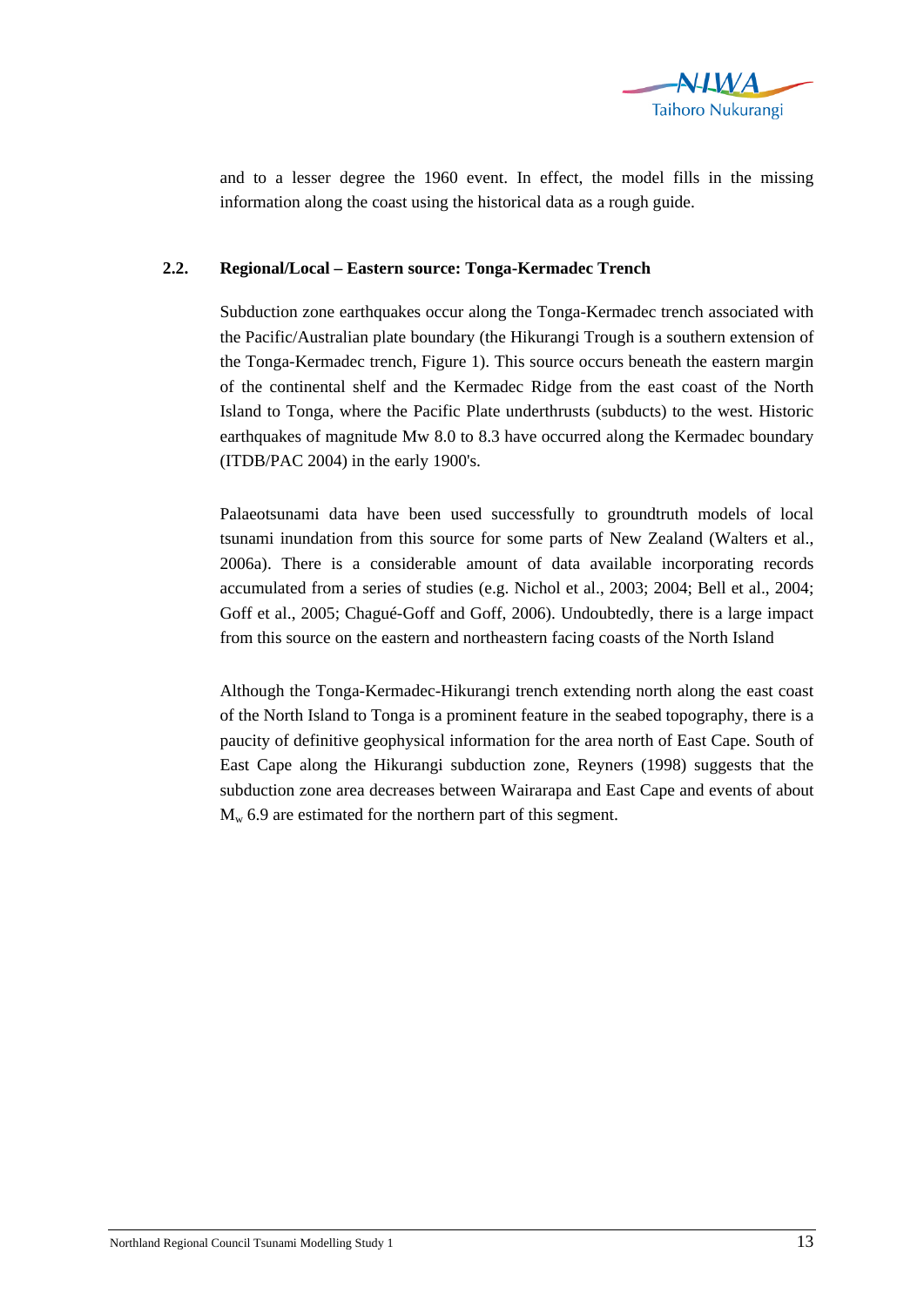



**Figure 1:** Geophysical setting of the New Zealand showing the Tonga-Kermadec Trench (taken from Goff et al. 2006).

> Up to a distance of approximately 250 km north of East Cape, the Hikurangi Plateau is being subducted beneath the Kermadec margin. At the northern edge of the plateau is the Rapuhia Scarp where there is an abrupt transition from the Hikurangi Plateau volcanics to oceanic crust (Collot and Davey, 1998; Davey and Collot, 2000). The Rapuhia Scarp is approximately 1 km high and results in an increase in depth of approximately 1.5 km to the north. This implies that the shelf slope is oversteepened and there is a possibility of large submarine landslides and slumps. In addition, the scarp may act as a termination point for subduction zone ruptures to the north and south. Moreover, the change in fault dip across the scarp suggests that surface deformation caused by fault rupture may vary between sections to the north and south of the scarp.

> Since the magnitude and location of subduction zone events is not well defined for this area, Goff et al. (2006) explored a range of events and compared the results with elevations of palaeotsunami deposits primarily from the  $15<sup>th</sup>$  century (e.g. Walters et al., 2006a). The first set of events were for an  $M_w$  8.5 event placed south and north of the Rapuhia Scarp, and an additional location in the next northern section of the fault. The southern section mainly impacts the Bay of Plenty to Great Barrier Island, the next northern section mainly impacts Northland, and the far north section has minimal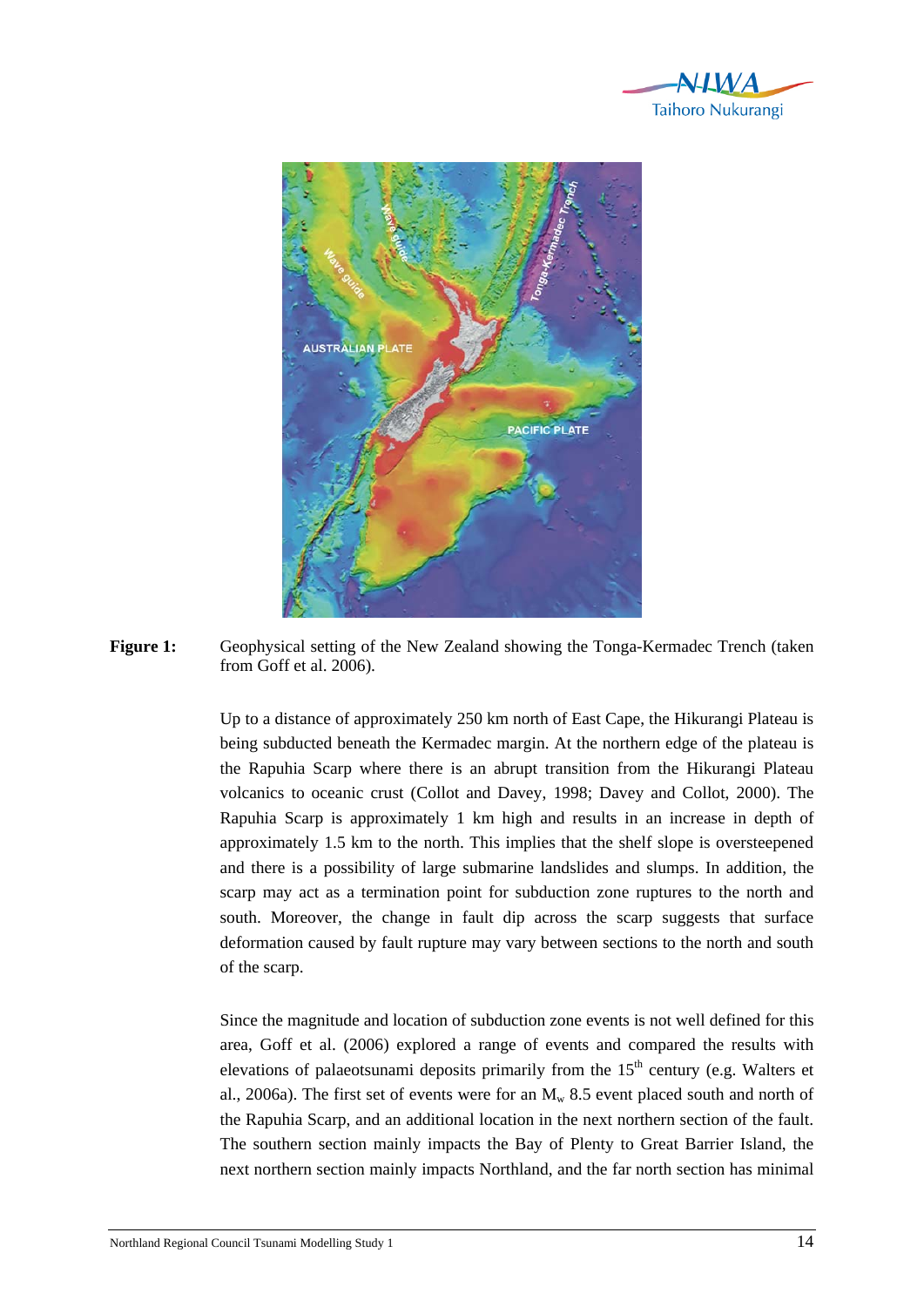

impact because the tsunami is directed north of the North Island. Events farther north have even less effect. An  $M_w$  8.0 to 8.7 would be considered a reasonable magnitude event for the Tonga-Kermadec subduction zone. However, the Boxing Day event serves notice that these are probably underestimates for the maximum magnitude event that could occur. Hence, Goff et al. (2006) also considered an  $M_w$  9.0 event, which is twice as long and has twice the slip of the  $M_w$  8.5 event. This fault extends across the Rapuhia Scarp.

From these earlier results, we have chosen the two events that have the most impact on Northland. The first of these is a dislocation placed north of the Rapuhia Scarp ( $M_w$ ) 8.5). This was the Mw 8.5 event that had the greatest overall impact on the Northland coastline. A rupture south of the Rapuhia Scarp also generates a significant tsunami that hits Northland and has higher wave heights at the coast in the Whangarei/ Bream Bay area however the differences in this area are not large and the tsunami we chose has higher wave heights for the remaining coast. The second tsunami-generating earthquake has a longer dislocation extending north from East Cape ( $M_w$  9.0). This generates a probable worst-case scenario. The data of Pacheco et al. (1993) provides an estimate of dislocation width (87.7 km) and depth (40 km). The dislocation length is 250 km for the smaller event, and 500 km for the larger event. For a dislocation of 10 m at the fault surface, the resultant moment magnitudes are 8.5 and 9.0. Using this fault geometry, the dislocation model of Okada (1985) is used to calculate the seabed displacement.

The best estimates of return periods for large local/regional tsunamis come from palaeotsunami records. This evidence is limited and only the largest events (with runup greater than 5 m) leave records of their passing. Chagué-Goff and Goff (2006) give evidence for a large palaeotsunami, which occurred approximately 600 years ago. More recent evidence from the wetlands at Mimiwhangata (Pearce 2006) shows 3 such large events in the last 6000 years giving a return period of around 2000 years for the very biggest tsunamis (which we model here as a  $M_w$  9.0 subduction zone event in the Tonga-Kermadec trench). Events such as the Tonga-Kermadec  $M_w 8.5$  are at the limit of what can be distinguished by palaeotsunami deposits. As such they are expected to occur more frequently than the larger events with a return period on the order of 500 years. This is not to say that the specific event that we modelled will occur every 500 years but an event which may cause comparable damage is likely to occur on average with this frequency. In other words, if it were possible to collect a long enough record of observations, say over a period of tens of thousands of years, then one would expect that the *average* of the time intervals that separated events causing this level of damage (or worse) would be approximately 500 years. This probably represents an upper estimate of the return period for these events, since they